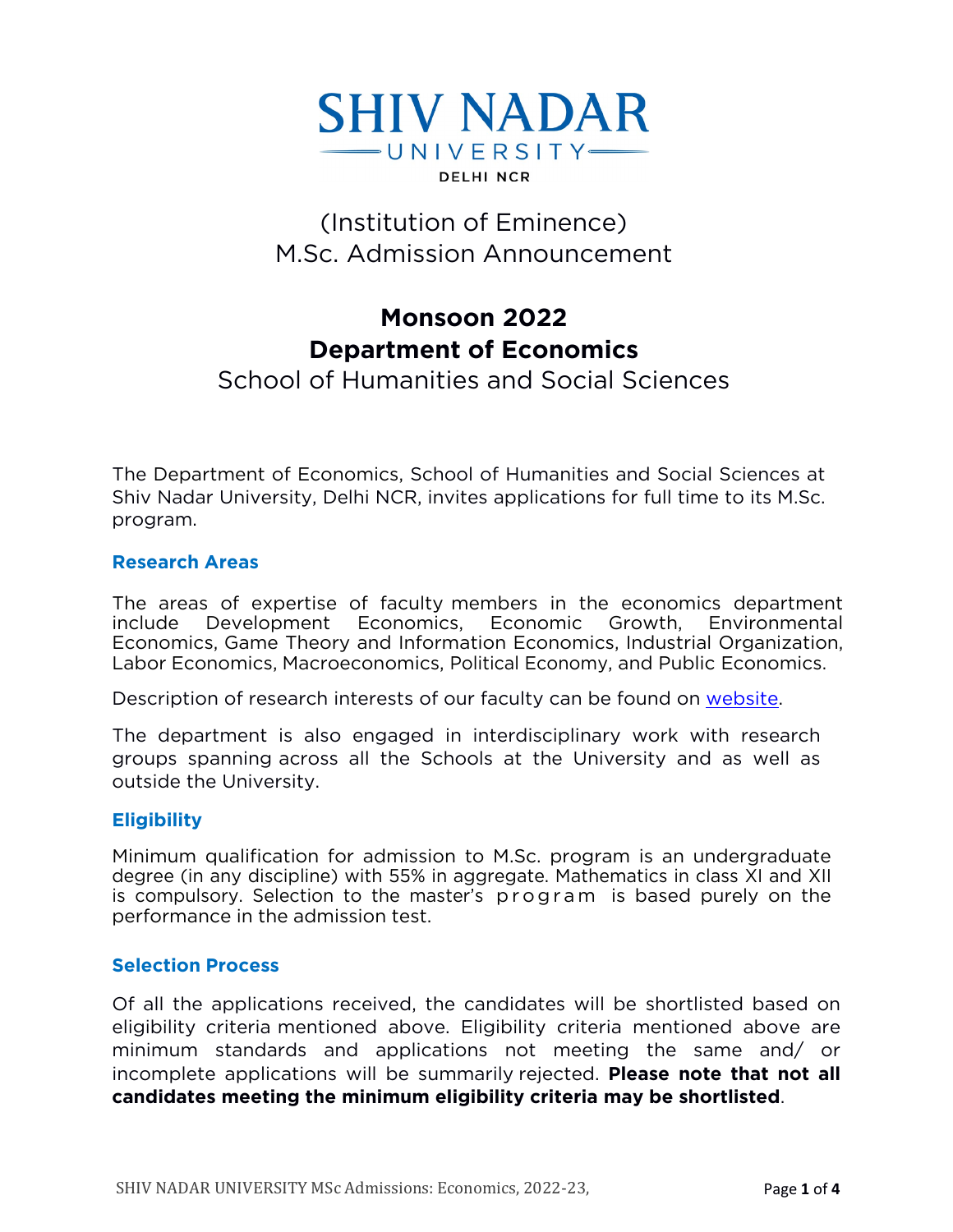## **Program Fees and Assistantship**

The department offers 15 assistantships. For students receiving assistantships the fees' structure is as follows:

| <b>M.Sc. Economics</b>                                                                                                                                             | <b>Payable Year</b> | <b>Payable</b><br>Year 2 | <b>Total Payable</b><br>(for 2 years) |
|--------------------------------------------------------------------------------------------------------------------------------------------------------------------|---------------------|--------------------------|---------------------------------------|
| <b>Tuition Fees</b>                                                                                                                                                | ₹1,50,000           | ₹1,50,000                | ₹ 3,00,000                            |
| After 75% Waiver                                                                                                                                                   |                     |                          |                                       |
| Actual fee to be paid                                                                                                                                              | ₹ 37,500            | ₹ 37,500                 | ₹75,000                               |
| Hostel (Twin Sharing Non AC)                                                                                                                                       | ₹ 1,15,500          | ₹ 1,15,500               | ₹ 2, 31,000                           |
| <b>Hostel Fees Waiver</b>                                                                                                                                          | ₹ 25,500            | ₹ 25,500                 | ₹ 51,000                              |
| Actual Hostel Fee to be paid                                                                                                                                       | ₹90,000             | ₹90,000                  | ₹180,000                              |
| <b>Refundable Security Deposit</b>                                                                                                                                 | ₹ 25,000            |                          | ₹ 25,000                              |
| One time Admission Fees                                                                                                                                            | ₹ 25,000            |                          | ₹ 25,000                              |
|                                                                                                                                                                    |                     |                          |                                       |
| <b>Teaching Assistantship</b><br>Stipend ₹12,000 per month for<br>5 months every Semester (for<br>20 months max for full<br>program- available for 15<br>students) | ₹1,20,000           | ₹1,20,000                | ₹ 2,40,000                            |

**Mess and Laundry Charges:** In addition to the above, the use of mess and laundry services from the University authorized resident vendor is mandatory for all resident students irrespective of the degree program they are pursuing. We collect advances of ₹ 28,875 per semester for mess and ₹ 2,205 per semester for laundry, which is passed through to the vendors. These charges are collected by the University at the beginning of every semester and paid to the vendor. These charges may vary from year to year based on inflation and the decisions of the relevant student body and Dean-Student Welfare, and will be communicated by Dean-Student Welfare at the beginning of each academic year

### **Note:**

- 1. Teaching Assistantship is available to meritorious students and will be given as defined in the program brochure. For M.Sc. Economics, Teaching Assistantship is available to a maximum of 15 Students.
- 2. Waivers for tuition fee is for 2 years only. Beyond year 2, the student has to pay the tuition fee in full. The Department reserves the right to reduce or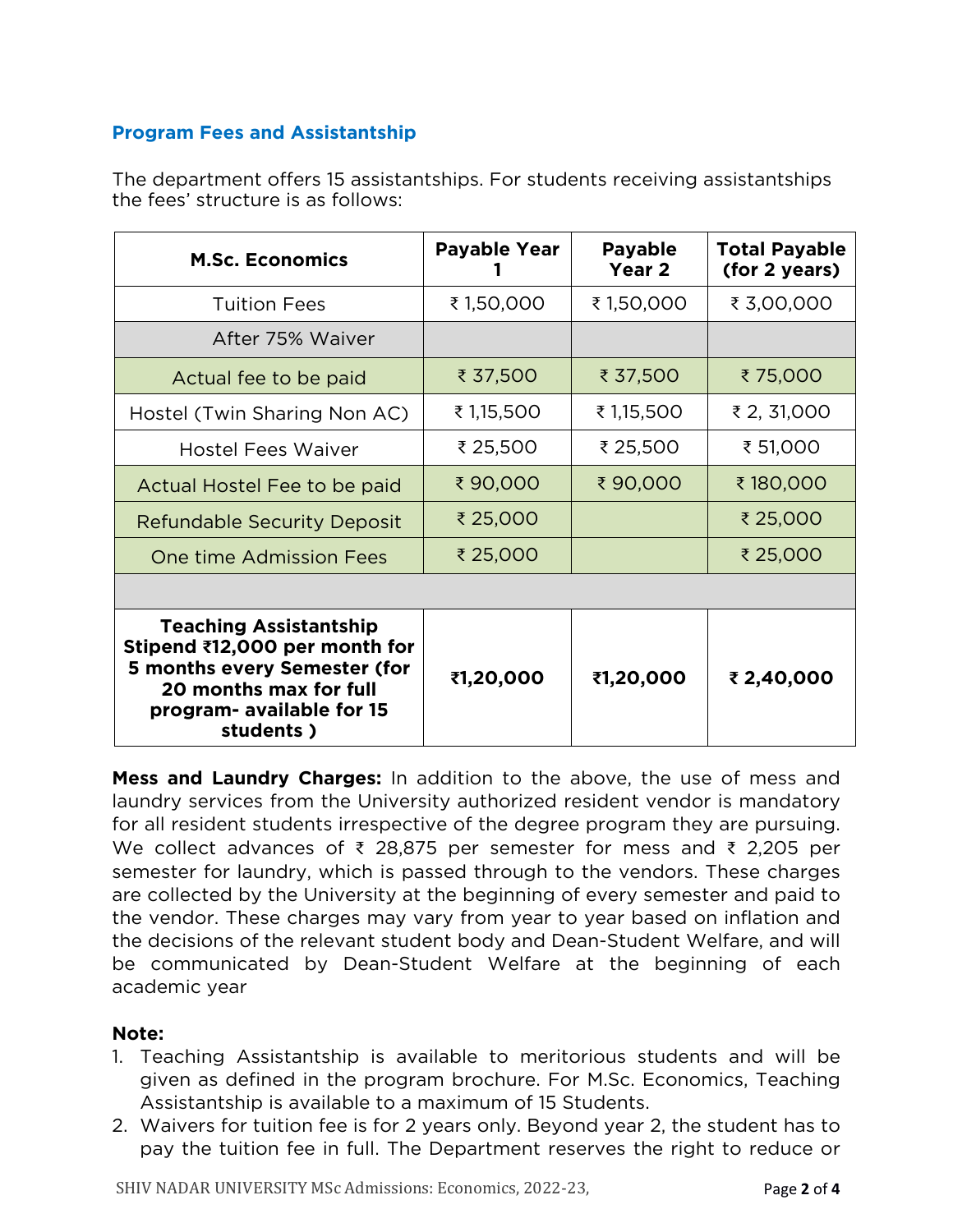not give the waiver, based on the academic credentials of the applicant.

- 3. Continuation of financial assistance is subject to satisfactory performance evaluated continuously, and compliance with all University regulations. The student is required to maintain a minimum CGPA of 7.00.
- 4. Failure to maintain a CGPA of 7.00 at the end of the second semester will result in loss of tuition fee waiver for the rest of the program (i.e. 3rd and 4th Semesters). Tuition fee waiver once lost can never be restored.
- 5. All charges are payable at the beginning of the Academic Year as per schedule announced separately.

**Application Fees:** You will be required to pay a non-refundable application fees of Rs. 1,200 (One Thousand Two Hundred Only) by credit/debit card. Candidates may note that the University reserves the right to accept or reject any application based on its departmental screening criteria; hence not all application may be shortlisted for written examination. Therefore, no requests for refund of the application fee shall be entertained whether or not the candidates are called for writtenexamination.

## **Application Instructions**

All interested applicants shall apply online by clicking "Apply Now" button. Please follow theinstructions carefully.

- Fill all the mandatory fields
- **Online upload** of following documents is required
	- o Passport size recent color photograph
	- o Current CV
	- o All mark sheets and degree certificates (10<sup>th</sup> Standard onwards)
	- o Standardized examination certificate- CSIR, UGC, GATE etc. (If applicable)

### **For any further information, please connect with:**

#### **Mr. Siddharth Kumar**

SHIV NADAR UNIVERSITY MSc Admissions: Economics, 2022-23, Page **3** of **4** Administrative Assistant, Department of Economics, School of Humanities and Social Sciences, Room No. D-132 (001), Shiv Nadar University,Greater Noida District Gautam Buddha Nagar, UP